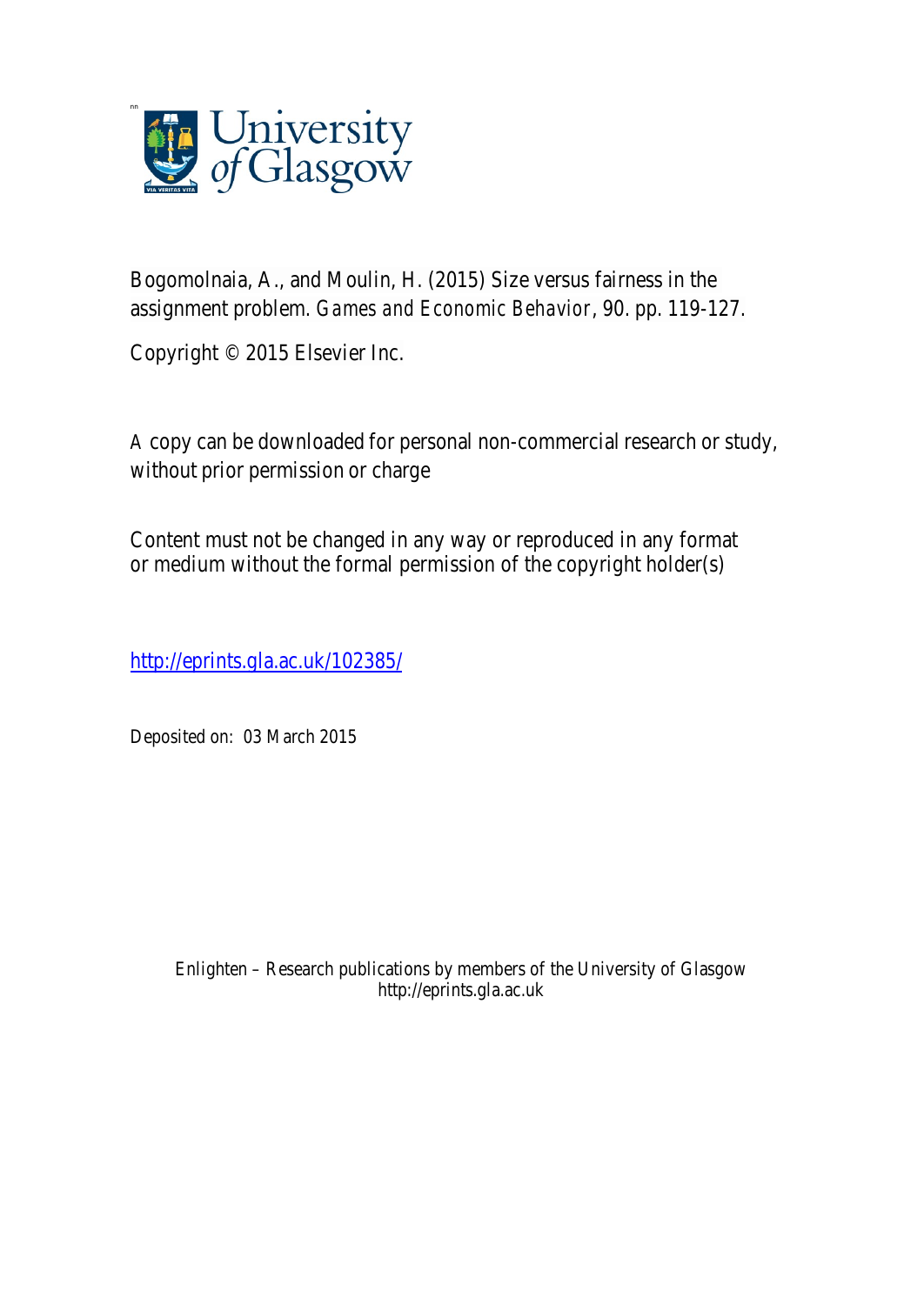# Size versus fairness in the assignment problem Anna Bogomolnaia and Herve Moulin<sup>\*</sup> University of Glasgow

October 2013, revised June 2014

#### Abstract

When not all objects are acceptable to all agents, maximizing the number of objects actually assigned is an important design concern. We compute the guaranteed size ratio of the Probabilistic Serial mechanism, i.e., the worst ratio of the actual expected size to the maximal feasible size. It converges decreasingly to  $1 - \frac{1}{e} \simeq 63.2\%$  as the maximal size increases. It is the best ratio of any Envy-Free assignment mechanism.

We are especially grateful to our colleagues David Manlove and Baharak Rastegari for introducing us to their research project EPSRC Grant  $\#$  EP/K010042/1, and sharing the results already obtained with their colleagues at the University of Liverpool. Special thanks also to Jay Sethuraman for guiding us through the literature on online matching, and to Bettina Klaus, Tadashi Hashimoto, and seminar participants in Warwick, Manchester and Toulouse, for stimulating conversations. The comments of three anonymous referees have been very helpful.

### 1 The problem and the punchline

Lotteries are commonly used to allocate indivisible resources (*objects*), especially so when monetary transfers are ruled out. Examples include the assignment of jobs to time-slots, of workers to tasks or offices, the allocation of seats in overdemanded public schools ([2], [21]), of students to dormitory rooms or courses, etc. An excellent survey is [26]. Using cash transfers and prices in such problems skews the distribution toward the wealthier agents, which is arguably inefficient  $([11])$ ; they are also ruled out by moral objections to commoditizing certain objects like human organs ([25]). Randomization is then a practical way to restore fairness at the ex ante stage.

A great deal of recent economic research applies the methodology of mechanism design to the random allocation of objects. The earliest results (briefly reviewed below) bear on the benchmark *random assignment* problem where each agent wants at most one object, reports an ordinal preference ranking of those

<sup>\*</sup>corresponding author: phone  $44(0)1413302004$ ; fax  $44(0)1413302020$ ; herve.moulin@glasgow.ac.uk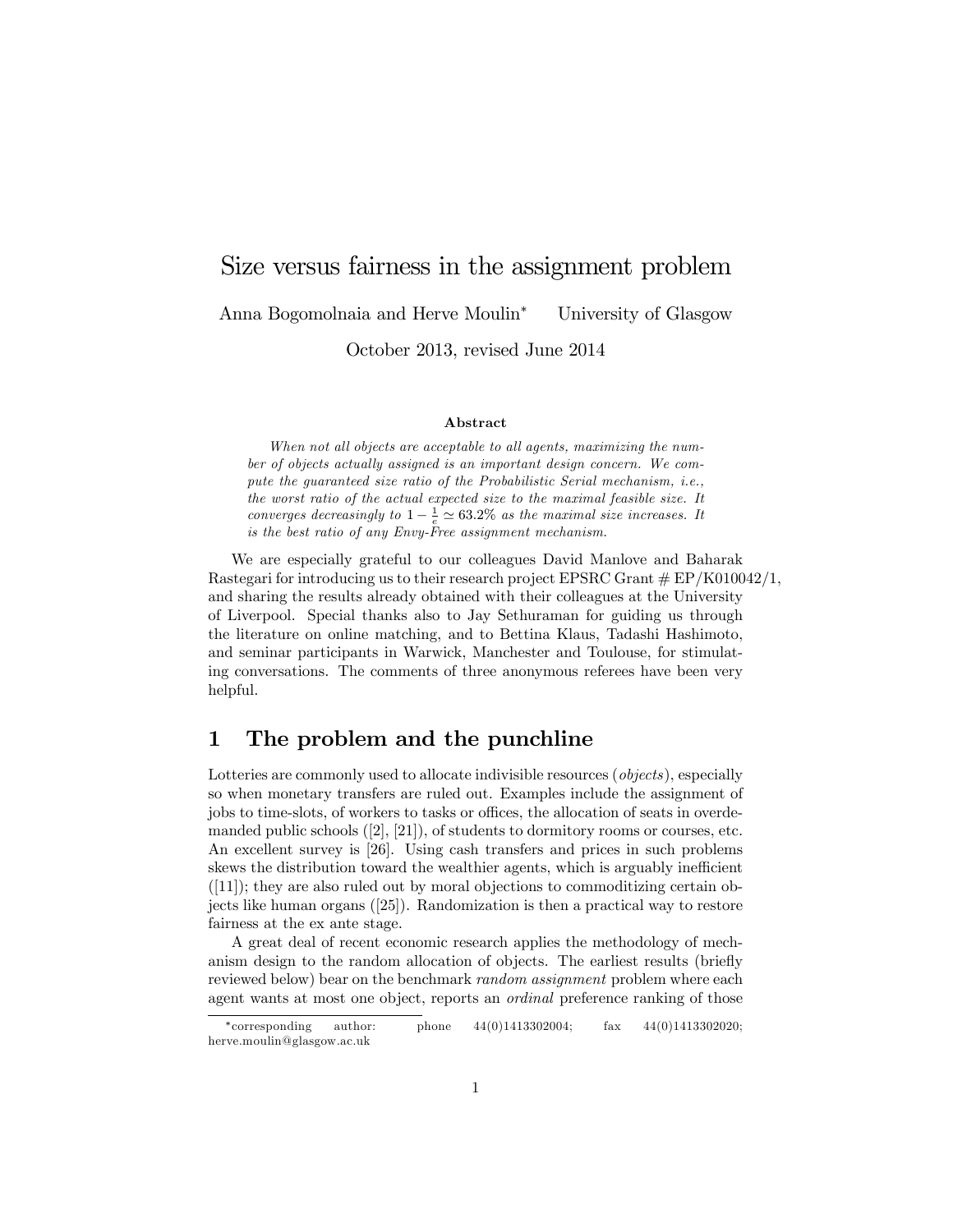objects, and receives a random object, or no object. The compelling test of ex ante fairness is the No Envy property: when Ann compares the probability distribution of the object she will receive to the distribution of the object Bob will receive, she finds that the her distribution stochastically dominates Bob's. We focus here on the tension between No Envy and the potential wastefulness of the mechanism when agents have outside options.

Ouside options are pervasive in many practical instances of assignment: in the school choice problem they are offered by private schools; college students can live off campus; jobs have deadlines so a time slot beyond that date is worse than dropping the job at the outset, and so on. An agent will not accept an object worse than his/her outside option, and this affects the size of the realized assignment (number of agents who receive an object). This size is a measure of utilization of the resources, therefore maximizing it is important in its own right: Ölling the largest possible number of seats/rooms/jobs, is a component of the system performance, to which public shool administrators, the housing office on campus, the job manager, etc., are paying attention.

Note that the largest feasible size of an assignment only depends upon the bipartite graph of acceptability, and ignores the finer information in the profile of individual preferences. So it is not surprising that size maximization often conflicts with fairness and incentive compatibility. This is obvious in the following elementary example with two objects  $a, b$  and two agents Ann, Bob, who both prefer a to b. If both objects are acceptable (better than his outside option) to Bob but Ann only accepts  $a$ , then assigning  $a$  to Ann and  $b$  to Bob is the only assignment of maximal size. It is obviously unfair to Bob who envies Annís allocation. Moreover selecting this assignment also gives Bob the incentive to report that only a is acceptable, if he prefers a  $50\%$  chance of getting a to a  $100\%$  chance of b.

We give a precise lower bound on the trade-off size versus fairness in the random assignment problem with outside options. We define the *size ratio* of an assignment at a given profile of preferences as the ratio of its size to the maximal feasible size when we must only ensure that everyone gets an acceptable object. The guaranteed m-size ratio of a random assignment mechanism is its worst size ratio over all assignment problems such that the maximal size of a feasible assignment is m.

We discuss first the *Probabilistic Serial* mechanism (hereafter PS; see next section and section 5), the only known mechanism to date combining Envy-Freeness with Efficiency (Pareto optimality). We compute exactly the guaranteed *m*-size ratio of PS: it decreases with *m* from  $\frac{3}{4}$  for  $m = 2$  (achieved in the example above) and converges to  $1 - \frac{1}{e} \simeq 0.632$  as m grows arbitrarily large. Then we show that this is the greatest guaranteed m-size ratio among all envy-free assignment mechanisms.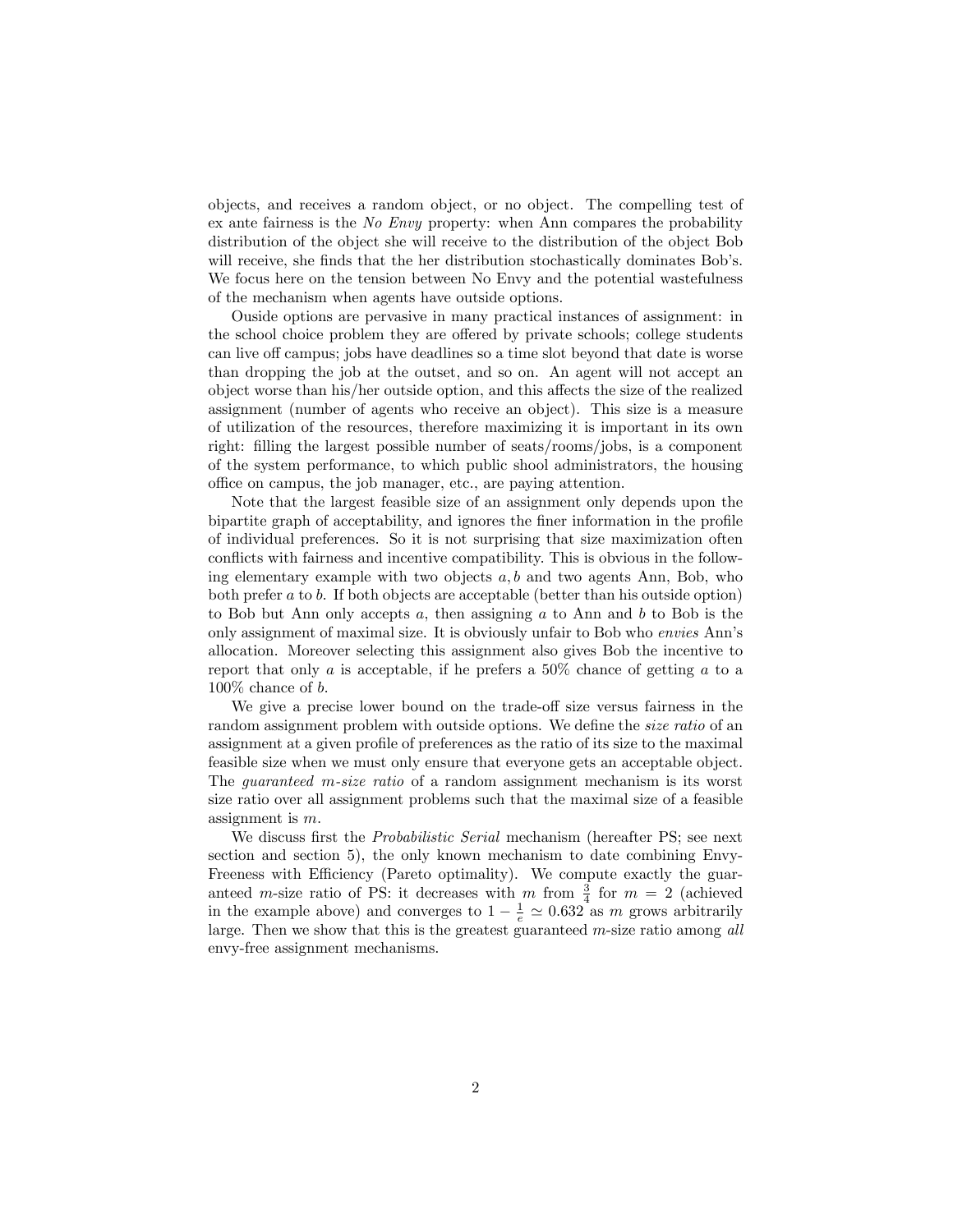# 2 Related literature

1) The first random assignment mechanism in [16] is a competitive equilibrium with fiat money to buy lotteries, and relies on cardinal (von Neuman Morgenstern) individual utilities over objects. Such individual reports are too complex in practice, so attention turned to the more realistic ordinal mechanisms where a report is simply a ranking of the acceptable objects. The most natural ordinal mechanism is the time honored Random Priority (RP), a.k.a. serial dictatorship, discussed first in  $[1]$  who offer a market-like interpretation of RP. Next  $[8]$ proposed the alternative Probabilistic Serial mechanism that fares better than RP in terms of efficiency and fairness, but has worse incentive properties: PS is Envy-Free but RP is not, while RP is strategyproof but PS is not. Subsequent work considerably refined the comparison of RP and PS; for instance [14] discusses a different wasteful aspect of RP that PS does not share, while  $[7]$ , and [15] characterize PS axiomatically. Particularly relevant here is the asymptotic equivalence of PS and RP along certain expansion paths of the economy with a fixed, finite number of types of objects, while the number of copies of each object grows at roughly the same rate as the number of agents. First established in [12], this result was recently generalized in [23] to a broad class of random assignment mechanisms. However for any fixed finite number of agents, the expected sizes achieved by PS and RP are not comparable at all preference profiles.

2) The goal of maximizing the assignment size appears first in the algorithmic mechanism design literature. An early instance is  $[24]$ , discussing the tradeoff between Strategy-Proofness and the utilitarian minimization of aggregate cost. Another seminal example, closer to home, is in the bilateral matching problem. When preferences have ties and remaining single is preferred to some potential partners, not all stable matchings are of the same size (the "rural hospital theorem" does not apply), so it is natural to look for a stable matching of maximal size  $([17])$ , or for a maximal cardinality matching with the smallest number of blocking pairs ([5]): both questions turn out to be NP-hard.

3) It results from our Theorem and earlier results in [13] that the guaranteed m-size ratio of RP is always bounded above by  $r_m$ , the guaranteed ratio of PS. On the other hand, the results in [3] and [22] provide the lower bound  $1 - (1 (\frac{1}{m+1})^m - \frac{1}{m}$ , a sequence converging increasingly to  $1 - \frac{1}{e}$ , for the guaranteed m-size ratio of RP. Thus, for problems with a large feasible assignment, RP and PS have approximately the same guaranteed ratio  $1 - \frac{1}{e}$ . The interesting fact is that the proof techniques in  $[3]$ ,  $[22]$  are radically different than ours. They are closely related to the problem of designing an online bilateral matching algorithm maximizing the match size relative to the maximal size feasible offline. The Ranking algorithm of [19] selects randomly and uniformly an ordering of the objects, then assigns to the incoming agent the highest acceptable object in that ordering; its *m*-guaranteed size is no less than  $1 - (1 - \frac{1}{m+1})^m$  (see also [4] for a simpler proof and [18] for a generalization to multiple objects).

These results suggest that, for any  $m$ , RP may have the best guaranteed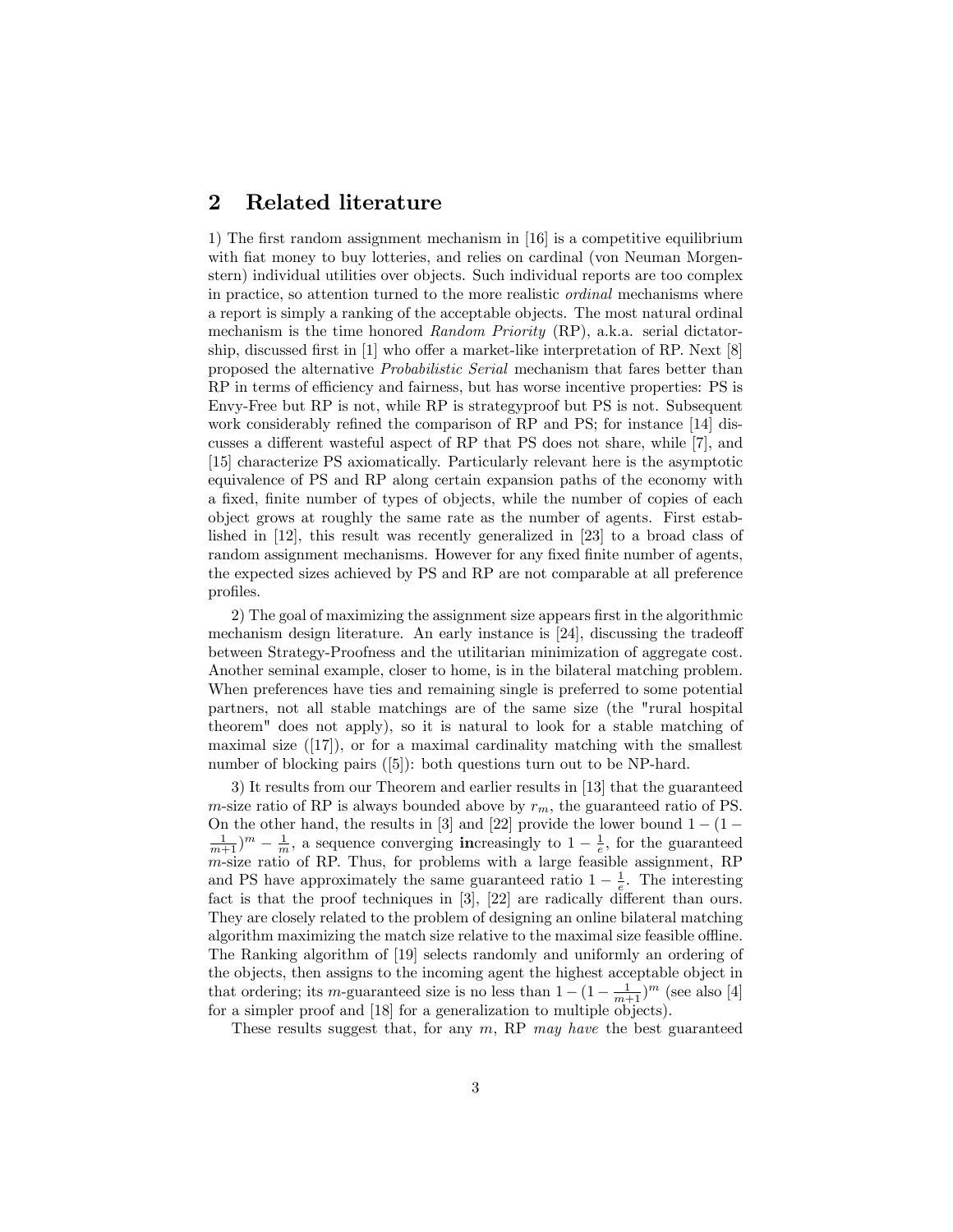m-size ratio among all strategyproof mechanisms, despite the fact that it is dominated by some less wasteful strategy-proof mechanisms ([14]). In fact Theorem 6.2 in [22] establishes this conjecture for the case  $m \leq 3$ . Thus our results confirm the intuition that PS and RP are similar for large problems, but no part of our Theorem can be deduced from existing results, even in an asymptotic sense.

### 3 Random assignment with outside options

Fix N the set of agents and A of objects, with respective cardinalities n and q. A preference  $R_i$  of agent  $i \in N$  is a *possibly empty* ordered subset of A, written  $R_i = (a_1, a_2, \dots, a_k)$  where  $a_1$  is the best object for i and  $a_k$  her least preferred acceptable object. We write  $R_i = \emptyset$  if no object is acceptable to i, and  $a \in R_i$ means that  $a$  is an acceptable object for  $i$ . The set of individual preferences is  $\mathcal{R}(A)$ .

A profile of preferences  $R \in \mathcal{R}(A)$  defines a *compatibility* bipartite graph  $E \subseteq N \times A$ :  $ia \in E(R) \Leftrightarrow a \in R_i$ , describing which objects are acceptable to which agents. An assignment problem is a triple  $\Delta = (N, A, R)$ , and its compatibility graph is written  $E(\Delta)$ .

An assignment is a  $N \times A$  substochastic matrix  $P = [p_{ia}] \in \mathbb{R}^{N \times A}_{+}$ :  $\sum_{N} p_{ia} \leq 1$  for all a and  $\sum_{A} p_{ia} \leq 1$  for all i. It is feasible at R if, in addition,  $p_{ia} > 0 \Rightarrow ia \in E(\Delta)$ . We write  $\mathcal{P}(E(\Delta))$ , or simply  $\mathcal{P}(E)$ , for the set of feasible assignments at  $\Delta$ , and  $\mathcal{P}^d(E)$  for the subset of *deterministic* feasible assignments ( $p_{ia} = 0, 1$  for all i, a). A well known fact (a variant of Birkhof's Theorem) is that the convex hull of  $\mathcal{P}^d(E)$  is  $\mathcal{P}(E)$ .

The expected number of objects (or agents) assigned at P is  $s(P) = \sum_{N \times A} p_{ia}$ , we call it the **size** of P. Note that  $s(P) \le \min\{n, q\}$ . The following nice fact refines Birkhof's Theorem. A random assignment is implemented by deterministic assignments of (almost) equal size: any  $P \in \mathcal{P}(E)$  is a convex combination of deterministic assignments of size  $|s(P)|$  or  $[s(P)]$  (lower and upper integral part).<sup>1</sup> In particular the program

$$
s^*(E) = \max_{P \in \mathcal{P}(E)} s(P) \tag{1}
$$

has at least one deterministic solution, and every solution is a convex combination of such deterministic assignments. We call  $s^*(E(\Delta))$  the size of the **problem**  $\Delta$ , i.e., the maximal number of objects/agents it is feasible to assign. The set of assignment problems of size m is denoted  $\mathcal{A}^m$ .

An assignment mechanism F associates to every assignment problem  $\Delta$  a feasible assignment  $F(\Delta) = P \in \mathcal{P}(E(\Delta))$ . We focus in this paper on the worst possible size that a mechanism can achieve, relative to the size of the problem. Define, for any  $m \geq 1$ , the **guaranteed** m-size ratio of the mechanism F as follows

$$
\sigma_m(F) = \min_{\Delta \in \mathcal{A}^m} \frac{1}{m} s(F(\Delta)) \tag{2}
$$

<sup>&</sup>lt;sup>1</sup>This follows from the results in [10].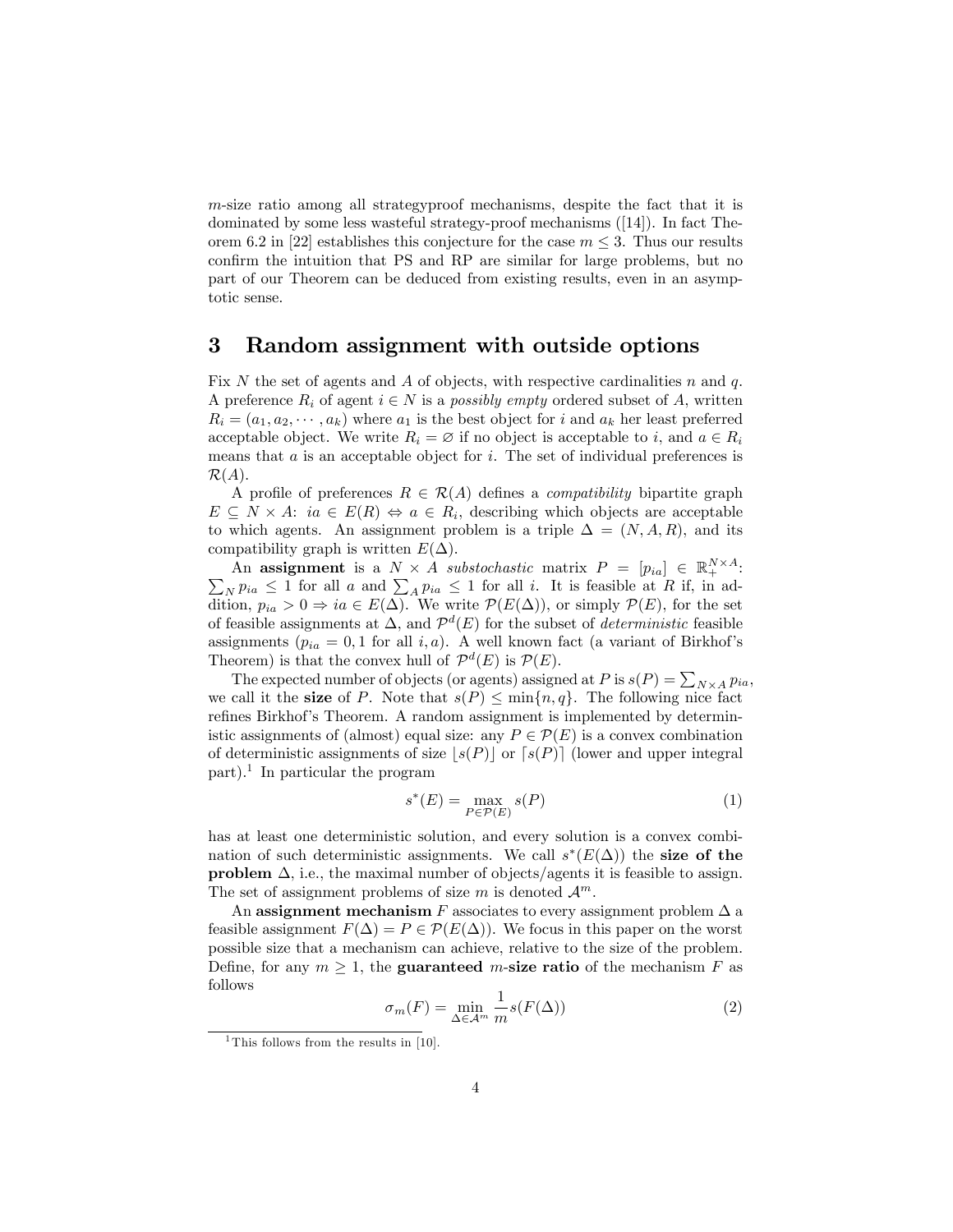### 4 Efficiency and guaranteed size

Given a problem  $\Delta$  and two *deterministic* assignments  $P, P' \in \mathcal{P}^d(E(\Delta))$ , we say that P' Pareto dominates P if  $P \neq P'$  and for all  $a, b$ 

$$
\{p'_{ia} = 1 \text{ and } p_{ib} = 1\} \Rightarrow aR_i b
$$
  

$$
\{p'_{ia} = 0 \text{ for all } a\} \Rightarrow \{p_{ia} = 0 \text{ for all } a\}
$$

An efficient (Pareto optimal) deterministic assignment is one that is not Pareto dominated.

In any problem  $\Delta \in \mathcal{A}^m$  there is at least one efficient deterministic assignment of size  $m$  (i.e., the maximum possible size). This follows because if an assignment  $P \in \mathcal{P}^d(E)$  is Pareto dominated by  $P'$ , then  $s(P) \leq s(P')$ . On the other hand it is easy to construct problems with efficient deterministic assignments of size  $\frac{m}{2}$ . The example in subsection 1.2 is the simplest one:

$$
\begin{array}{ccc}\n\text{Ann} & \text{Bob} \\
a & a \\
\varnothing & b\n\end{array}
$$

Here  $m = 2$  yet  $\{a \rightarrow Bob, \varnothing \rightarrow Ann\}$  is an efficient assignment. If m is even (resp. odd), we can replicate this two-agent $\times$ two-object pattern to get a problem in  $\mathcal{A}^m$  with an efficient assignment of size  $\frac{m}{2}$  (resp.  $\frac{m+1}{2}$ ).

A useful and well known observation is that in any problem of size m, any efficient deterministic assignment is of size at least  $\frac{m}{2}$ .<sup>2</sup> Therefore any efficient deterministic mechanism has a guaranteed *m*-size ratio of at least  $\frac{1}{2}$  (for any  $m$ ).

For a general (random) assignment mechanism  $F$ , the weakest efficiency requirement is **Ex Post Efficiency** (EPE), requiring that the assignment  $P$  be a convex combination of efficient deterministic assignments. Thus any ex post efficient assignment mechanism has a guaranteed  $m$ -size ratio of at least  $\frac{1}{2}$  as well. This good news is mitigated by the fact that other normative requirements of fairness and incentive compatibility place an upper bound on the guaranteed size ratio of the match.

# 5 Three axioms and two mechanisms

Given a problem  $\Delta$ , agent i compares two feasible assignments  $P, P' \in \mathcal{P}(E(\Delta))$ by means of her own allocations  $p(i) = (p_{ia})_{a \in A}$  and  $p'(i)$ , the *i*-th rows of *P* and  $P'$  respectively. We define a critical incomplete preference relation for agent i with preferences  $R_i = (a_1, \dots, a_k)$ ,  $1 \leq k \leq q$ . We say that  $p(i)$  is sd-preferred

<sup>&</sup>lt;sup>2</sup>If  $P \in \mathcal{P}^d(E)$  is efficient and of size m', and both agent i and object a are not matched at P, then  $ia \notin E$ , otherwise assigning a to i would be a Pareto improvement of P. It follows that any edge used by a matching feasible at  $E$  has at least one endnode matched in  $P$ , and there are  $2m'$  such nodes.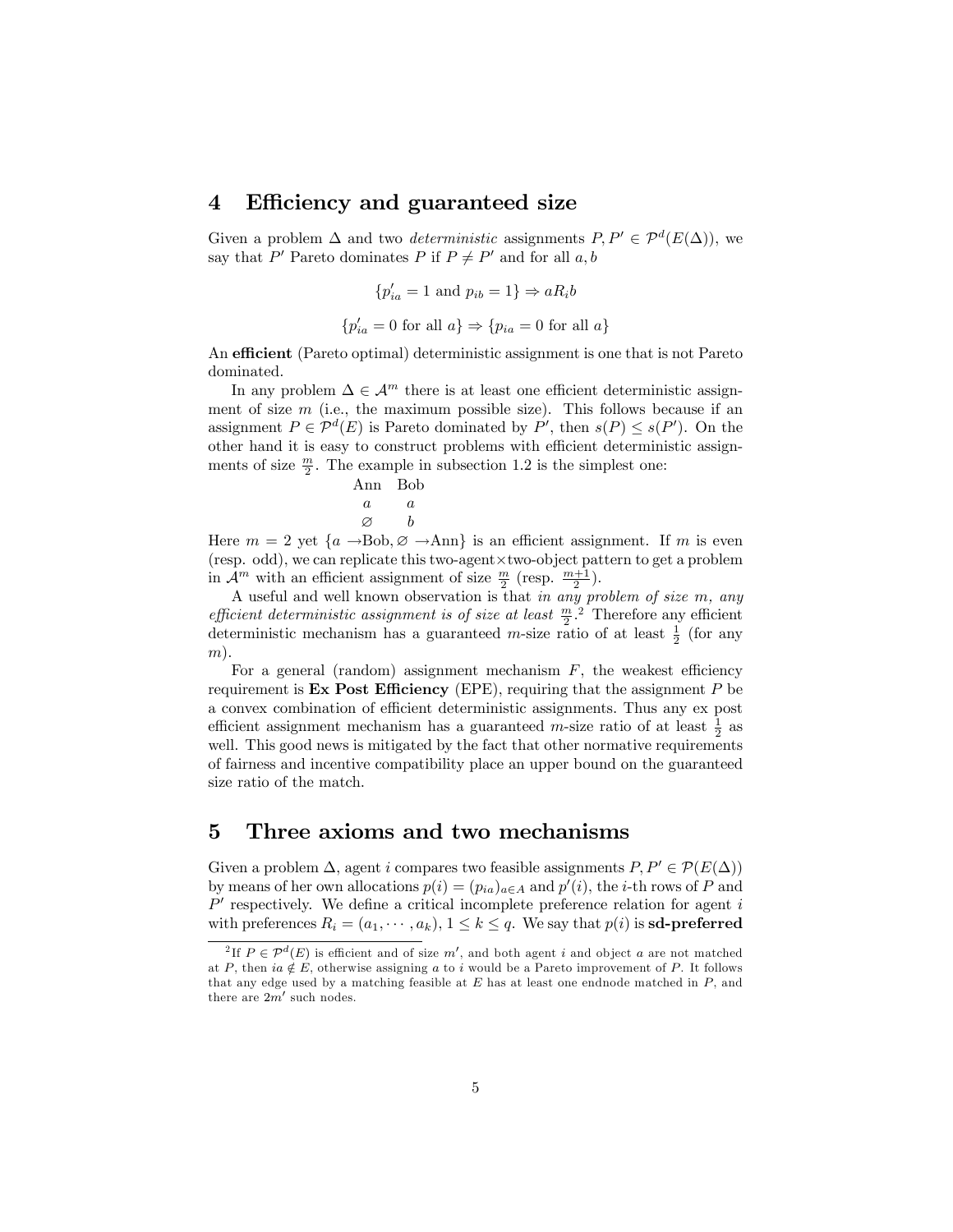to  $p'(i)$  (where sd stands for stochastic dominance) if

$$
\sum_{1}^{t} p_{ia_t} \ge \sum_{1}^{t} p'_{ia_t}
$$
 for all  $t, 1 \le t \le k$ 

and we write  $p(i) \stackrel{sd_i}{\succeq} p'(i)$  (this relation is empty if  $R_i = \varnothing$ ). Note that sdindifference is just equality. We say that  $p(i)$  is **strictly sd-preferred** to  $p'(i)$ if  $p(i) \stackrel{sd_i}{\succeq} p'(i)$  and  $p'(i) \neq p(i)$ , so that at least one of the inequalities above is strict; then we write  $p(i) \stackrel{sd_i}{\succ} p'(i)$ .

We can now define the three normative properties leading the discussion of random assignment mechanisms. The feasible assignment  $P \in \mathcal{P}(E(\Delta))$  is

**Ordinally Efficient (OE)** if for all  $P' \in \mathcal{P}(E(\Delta))$ ,  $\{p'(i) \geq p(i) \text{ for all }$  $i \in N$   $\implies$   $P' = P$ 

For a deterministic assignment, OE and EPE are the same thing, but for general random assignments OE is a strictly stronger requirement than EPE.

**Envy-Free (EF)** if  $p(i) \overset{sd_i}{\succeq} p(j)$  for all  $i, j \in N$ 

If a deterministic mechanism is Envy-Free, its guaranteed  $m$ -size ratio is zero, as it must throw away all objects when agents have identical preferences. Thus only randomized envy-free mechanisms can have a positive guaranteed ratio.

The assignment mechanism  $F$  is

**Strategy-proof (SP)** if for all  $\Delta$ , all  $i \in N$ , and all  $R'_i \in \mathcal{R}(A)$  we have  $p(i) \stackrel{sd_i}{\succeq} p'(i)$ , where  $F(N, A, R) = P$  and  $F(N, A, (R'_i, R_{-i})) = P'$ 

The simplest definition of the **Probabilistic Serial**  $(PS)$  mechanism  $PS$ is recursive.<sup>3</sup> Think of object a as one unit of (probabilistic) commodity a, and consider the algorithm where each agent  $i$  fills his allocation by "eating" at constant speed 1, from time  $t = 0$  until at most time  $t = 1$ , from her best acceptable object still available. At time 0, one unit of each object is available; at time 1 each agent has eaten a substochastic allocation  $p(i)$ , and each object not fully consumed is unacceptable to each agent i such that  $\sum_{A} p_{ia} < 1$ .<sup>4</sup>

The  $PS$  mechanism is Ordinally Efficient, Envy-Free, but not Strategy-Proof. It is the only example to date of a random mechanism with these two properties.

The simplest strategyproof mechanism is the deterministic  $\pi$ -**priority** mechanism, where  $\pi$  is an arbitrary ordering  $\pi = \{i_1, i_2, \dots, i_n\}$  of the agents in N:

 $3$  See [6] for another, more compact, though somewhat less transparent definition.

 $4$ Here is an example with five agents and four objects. Assume  $a$  is the best object for agents 1, 2, 3, b is best for 4, 5, and c, d for nobody. Then a is fully eaten at time  $t = \frac{1}{3}$ , and 1, 2, 3 each get a  $\frac{1}{3}$  share of it. Suppose agent 1 only accepts a, then she is done; say the next acceptable object is b for agent 2 and c for agent 3. Then starting from  $t = \frac{1}{3}$  we have 2,4,5 eating the remaining  $\frac{1}{3}$  unit of b, thus b is exhausted at  $t' = \frac{1}{3} + \frac{1}{9}$ , and is divided in  $\frac{4}{9}$  for each of 4 and 5, and  $\frac{1}{9}$  for agent 2; and so on.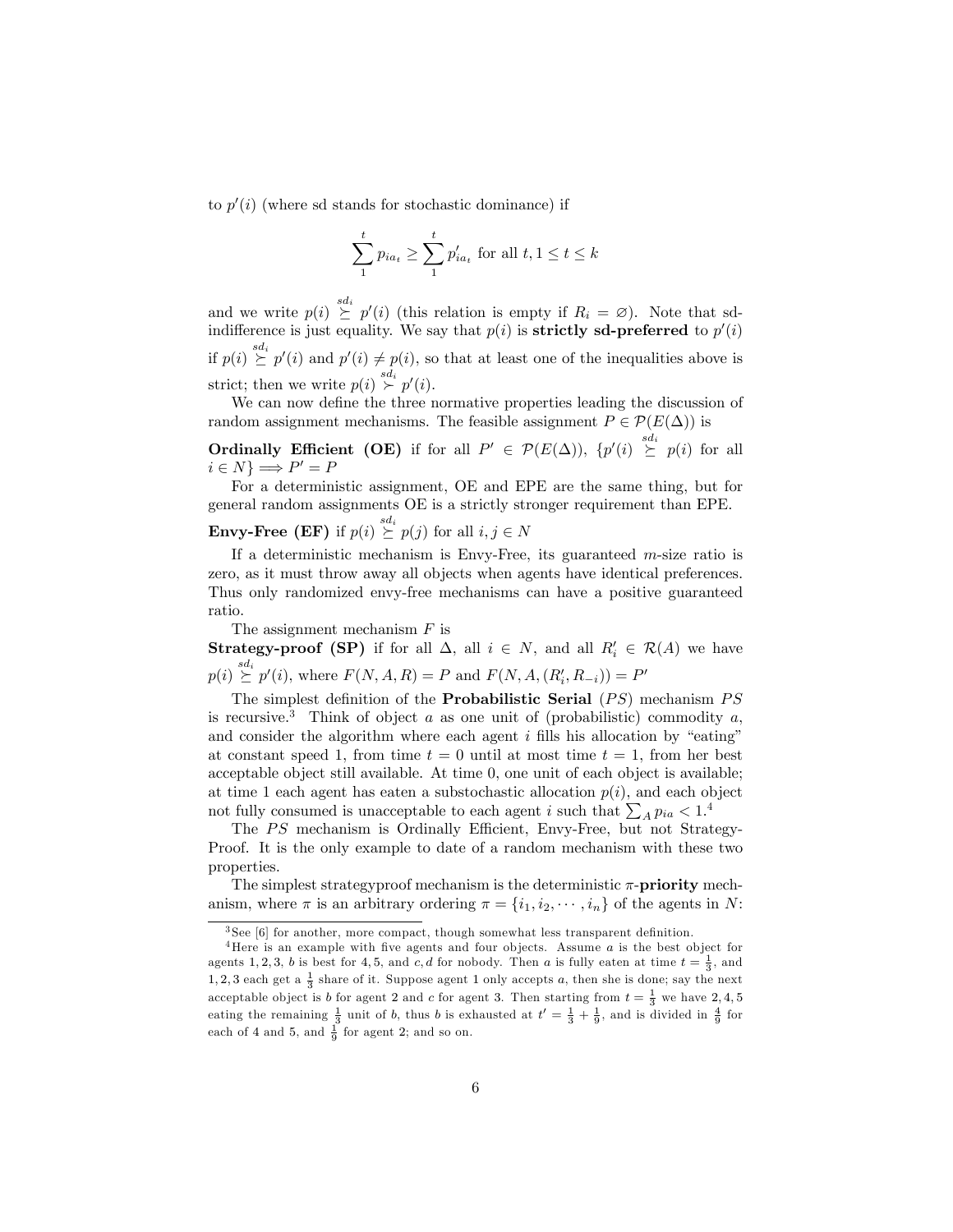agent  $i_1$  gets her best acceptable object in  $R_{i_1}$ , then agent  $i_2$  gets his best remaining acceptable object in  $R_{i_2}$ , if any, and so on. This mechanism is clearly Strategy-Proof and Efficient. The Random Priority  $(RP)$  mechanism runs the  $\pi$ -priority mechanism after selecting  $\pi$  randomly and with uniform probability on all orderings of  $N$ . It is StrategyProof and Ex Post Efficient, but neither Ordinally Efficient or Envy-Free.

There is in fact no assignment mechanism meeting OE, EF, and SP (Theorem 2 in [8]).

The guaranteed *m*-size of the  $\pi$ -priority mechanism is  $\frac{m}{2}$  if *m* is even, and  $\frac{m+1}{2}$  if it is odd. This is easy to see from footnote 2. Next the two object example in section 1 shows that the guaranteed m-size ratio of any deterministic strategyproof mechanism cannot be more than  $\frac{1}{2}$  if m is even, or  $\frac{1}{2}(1+\frac{1}{m})$  if it is odd.<sup>5</sup>. Remarkably, our two randomized mechanisms RP and PS perform significantly better.

### 6 The result

For any two integers k, m such that  $1 \leq k < m$  we define

$$
S(m,k) = \frac{1}{k+1} + \frac{1}{k+2} + \dots + \frac{1}{m}
$$

Noticing that  $S(m, k)$  decreases in k, we define for any  $m \geq 2$  the integer  $k_m$ by the inequalities

$$
S(m, k_m) \le 1 < S(m, k_m - 1) \tag{3}
$$

Finally we set  $r_m = 1 - \frac{k_m}{m} S(m, k_m)$ .

For large k, m we have  $S(m, k) \simeq \ln(\frac{m}{k})$  hence for large  $m : \ln(\frac{m}{k_m}) \simeq 1 \Longleftrightarrow$  $k_m \simeq \frac{1}{e}m$ , and finally  $r_m \simeq 1 - \frac{1}{e}$ . We can say more:

**Lemma 1** The sequence  $r_m$  is decreasing and converges to  $1 - \frac{1}{e} = 0.632$  at the speed  $O(\frac{1}{n})$ . For instance  $r_2 = 0.750$  ,  $r_3 = 0.722$  ,  $r_4 = 0.708$  ,  $r_5 = 0.687$ ,  $r_{10} = 0.662$ ,  $r_{20} = 0.648$ . (proof in the Appendix)

#### Theorem

i) The guaranteed m-size ratio of PS is  $\sigma_m(PS) = r_m$ .

ii) The guaranteed m-size ratio of any Envy-Free mechanism is at most  $r_m$ .

iii) The guaranteed m-size ratio of RP is strictly smaller:  $\sigma_m(RP) < r_m$  for  $m \geq 4$ ; while  $\sigma_2(RP) = r_2$  and  $\sigma_3(RP) = r_3$ .

The following **diagonal problem**  $\Delta_m^*$  of size m already played a role in three relevant earlier papers:  $[19]$ ,  $[13]$ , and  $[9]$ . There are  $m$  agents,  $N = \{1, \dots, m\}, m$  objects,  $A = \{a_1, \dots, a_m\}$ , and agent is preferences are  $R_i = (a_m, a_{m-1}, \dots, a_i)$ . Note the inverted labeling, easier to read. One interpretation is of a scheduling problem where objects are unit time slots (higher

 $5$ At the profile where both Ann and Bob report that only a is acceptable, if a is not assigned, the size ratio is 0; if a is given to agent Bob, say, then by SP Bob still gets a at the initial example.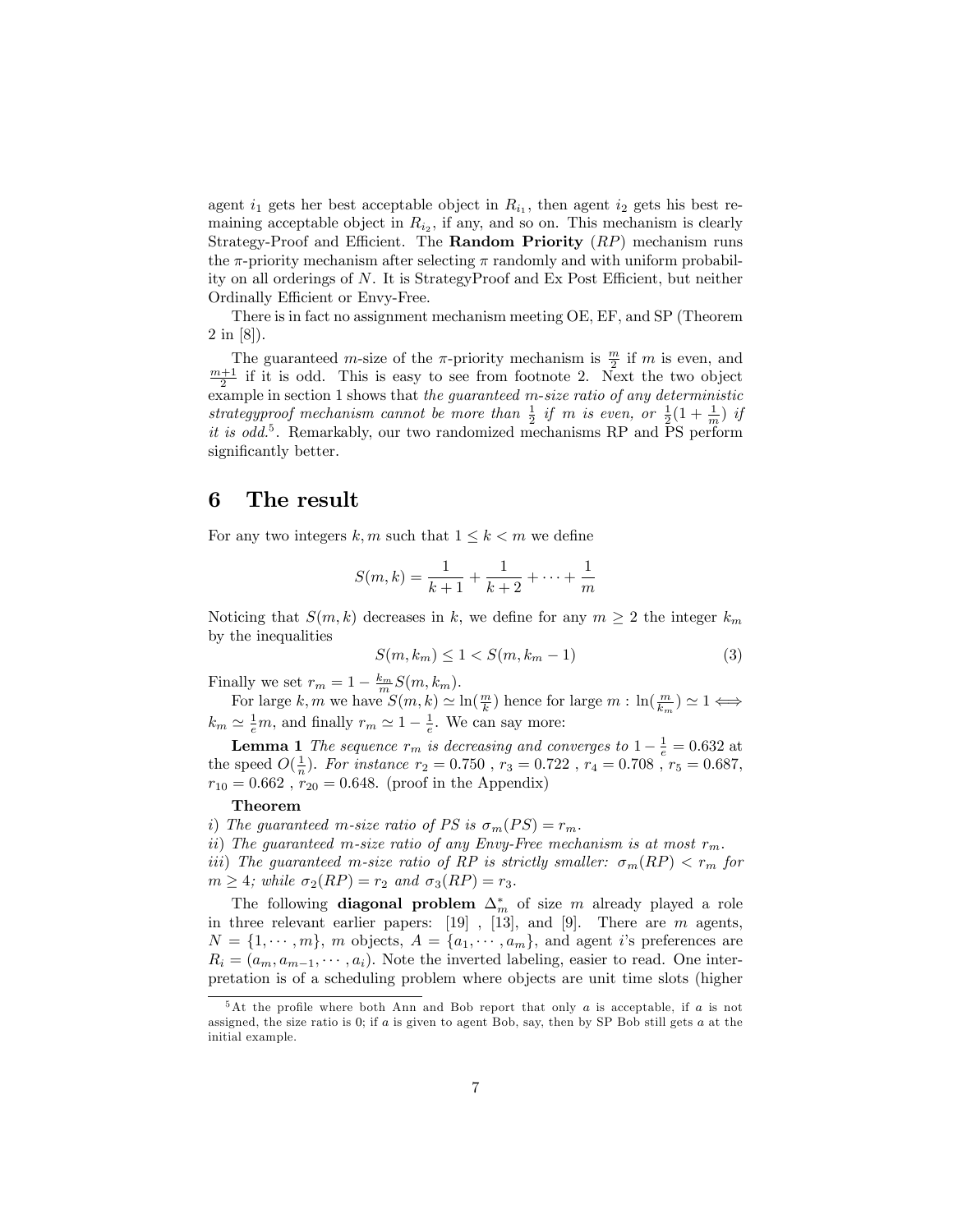label means earlier time) and agents are jobs with a processing time of one unit; each job prefers an earlier slot, and job  $i$  has a deadline at time  $i$  (cannot be processed later than *i*). For instance  $\Delta_5^*$ :

$$
\begin{array}{cccccc}\n5 & 4 & 3 & 2 & 1\\
a_5 & a_5 & a_5 & a_5 & a_5\\
\varnothing & a_4 & a_4 & a_4 & a_4\\
\varnothing & a_3 & a_3 & a_3\\
\varnothing & a_2 & a_2 & a_1\n\end{array}
$$

We check below  $s(PS(\Delta_m^*)) = m \cdot r_m$ , implying  $\sigma_m(PS) \leq r_m$ . The much harder proof that problem  $\Delta_m^*$  achieves the worst possible *m*-size ratio  $\min_{\Delta \in \mathcal{A}^m} \frac{s(PS(\Delta))}{s^m}$  in (2) is in the Appendix.

In the  $PS$  eating algorithm, object  $a_m$  is eaten first by all agents, who each get a share  $\frac{1}{m}$ ; next object  $a_{m-1}$  is eaten by agents  $1, \dots, m-1$ , who each get a share  $\frac{1}{m-1}$ ; if object  $a_k$  is fully eaten, each agent  $j = 1, \dots, k$  gets a total share  $\frac{1}{k} + \frac{1}{k+1} + \cdots + \frac{1}{m} = S(m, k-1)$  of objects  $a_m, \dots, a_k$ . The critical object  $a_{k_m+1}$  defined by (3) is eaten in full because  $\frac{1}{k_m+1} + \cdots + \frac{1}{m} = S(m, k_m) \leq 1$ , but because agents  $k_m$ ,  $k_m - 1, \dots, 1$ , can only eat a full unit, their share of  $a_{k_m}$ is only  $1 - (\frac{1}{k_m+1} + \frac{1}{k_m+2} + \cdots + \frac{1}{m})$  (strictly less than  $\frac{1}{k_m}$ ), and object  $a_{k_m}$  is not fully eaten. Objects  $a_{k_m-1}, \dots, a_1$ , are not eaten at all, i.e., they are not assigned to anyone. This yields the following assignment  $P = PS(\Delta_m^*)$ :

$$
p_{ia_j} = 0 \text{ if } i > j \text{ and/or } j < k_m
$$
  
\n
$$
p_{ia_j} = \frac{1}{j} \text{ if } i \le j \text{ and } j \ge k_m + 1
$$
  
\n
$$
p_{ia_j} = 1 - S(m, k_m) \text{ if } i \le j \text{ and } j = k_m
$$
  
\n
$$
\implies s(PS(\Delta_m^*)) = \sum_{1 \le i, j \le m} p_{ia_j} = m - k_m + k_m(1 - S(m, k_m)) = m - k_m S(m, k_m)
$$
  
\n
$$
\implies \frac{1}{m} s(PS(\Delta_m^*)) = 1 - \frac{k_m}{m} S(m, k_m) = r_m
$$

**Remark:** public indifferences<sup>6</sup> In many examples such as the allocation of seats in public schools, courses to college students, even offices and tasks to co-workers, we have different types of objects and several copies of each type; all agents are indifferent between two copies of the same type of objects. We speak of *public* indifferences to distinguish this case from the *private* indifferences case where Ann can be indifferent between objects  $a$  and  $b$  while Bob is not. As long as we insist that preferences over types and the outside option are strict, ther extension of RP and PS to allow for public indifferences is straightforward. To any such problem  $\Delta^{in} = (N, A, R^{in})$  we can associate a standard problem  $\Delta = (N, A, R)$  by breaking ties arbitrarily for each agent, and note that  $\Delta$  and  $\Delta^{in}$  have the same size. The resulting matrices  $RP(\Delta)$  and  $PS(\Delta)$  depend

 $6$ We thank an anonymous referee for suggesting this extension of our Theorem.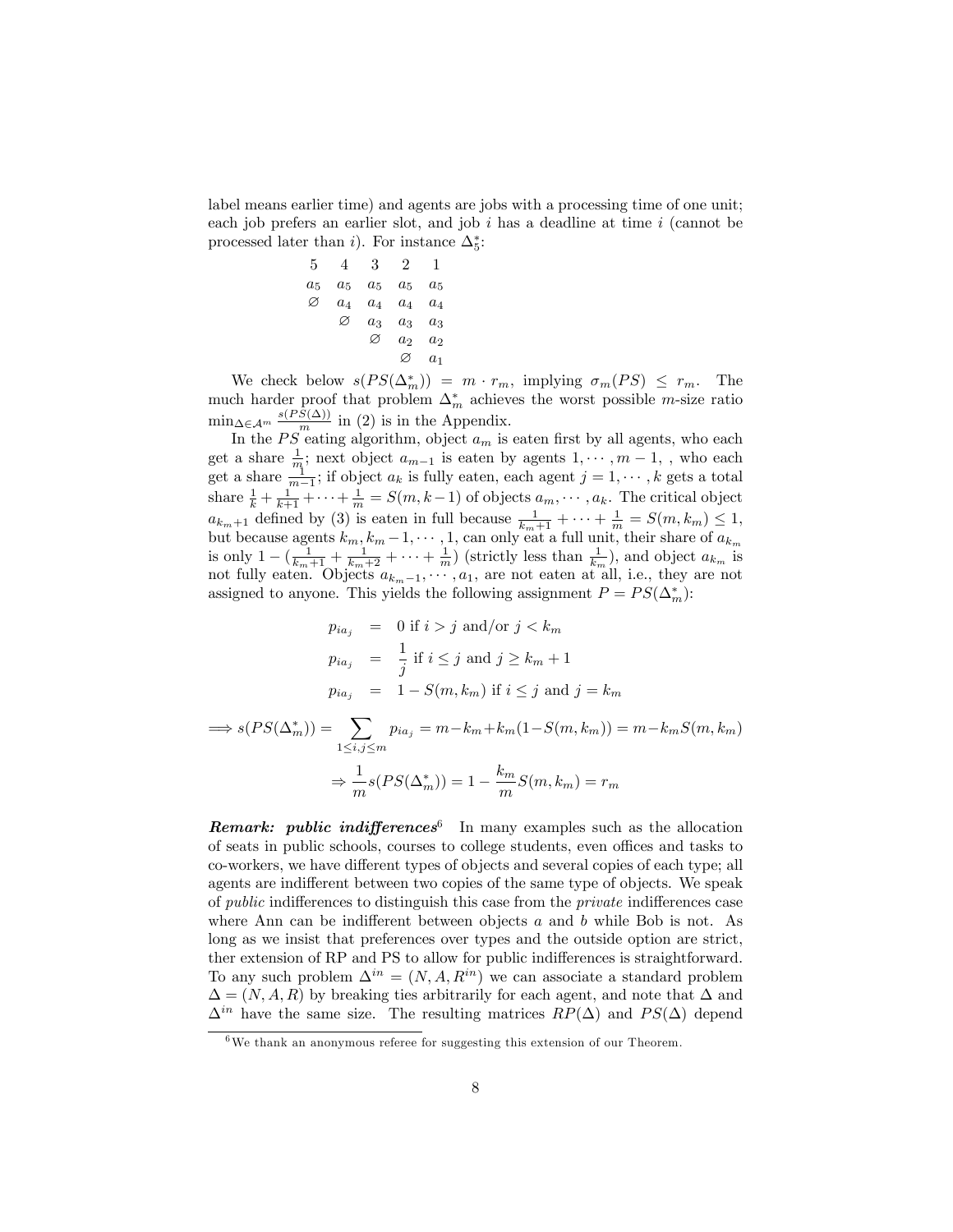upon our tie-breaking choices, but the probability that a given agent  $i$  receives an object of a given type does not, and it is all that matters to define  $RP(\Delta^{in})$ and  $PS(\Delta^{in})$ . In particular the sizes  $s(RP(\Delta))$  and  $s(PS(\Delta))$  are independent of the tie-breaking rule and define the sizes  $s(RP(\Delta^{in}))$  and  $s(PS(\Delta^{in}))$ . And the critical inequality  $s(PS(\Delta^{in})) \geq m \cdot r_m$  (section 8.2.1) remains true.<sup>7</sup>

It is equally easy to extend the proof of statements  $ii)$  and  $iii)$ , so we conclude that our Theorem is preserved when public indifferences are possible. We make no such statement for the case of private indifferences, where the definition of RP is relatively easy but that of PS requires more work (see [20], [6]). It is unclear whether the guaranteed  $m$ -size ratio of PS and/or of RP decreases strictly in that case.

# 7 Concluding comments

1. There are inefficient Envy-Free mechanisms with a worse performance than PS, that are still better than throwing away all objects all the time. For instance we can draw objects uniformly and offer them sequentially, uniformly among all the still unmatched agents, throwing the winner and the object away if she does not accept it. This is clearly an envy-free mechanism because once an object is drawn, it is lost to agents other than the winner, therefore the distribution of objects a given agent will be offered is independent of the choices of other agents, and it is in fact the same for every agent. The size ratio of this mechanism is below  $\frac{1}{2}$  at  $\Delta_m^*$ , for instance it is  $\frac{3}{8}$  for  $m = 2$ . The mechanism is also not even Ex Post Efficient.

We ask if the following refinement of statement ii) is true: the m-size ratio of any Ordinally Efficient and Envy-Free mechanism is  $r_m$ . The intuition comes from the following result about the class  $\mathcal{D}^m$  of problems such that  $A = \{a_1, \dots, a_m\}$  and all individual preferences take the form  $R^k =$  $(a_m, a_{m-1}, \dots, a_k)$  for some k. Thus  $\mathcal{D}^m$  contains  $\Delta_m^*$ , as well as problems with different numbers of preferences  $R^k$  for each k. Theorem 1 in [9] states that if F is Ordinally Efficient and Envy-Free, it coincides with  $PS$  on  $\mathcal{D}^m$ . The question is whether or not the problems  $\Delta_m^*$  capture the worst case configuration for F.

2. Other worst case indices to measure the welfare performance of RP,  $PS$ , and other random assignment mechanisms, are proposed in  $[3]$ . Their linear welfare factor uses Borda scores as a proxy for cardinal utilities; the performance of PS is nearly  $\frac{2}{3}$ , and is superior to that of RP. More work is needed to understand the connection of those results to ours.

3. Many concrete instances of assignments to jobs, schools, etc.., forces participants to report only a fixed number  $q_0$  of acceptable objects, while other objects are deemed unacceptable by the mechanism. It is therefore natural to look for the guaranteed sizes of  $RP$  and  $PS$  in this context.

<sup>&</sup>lt;sup>7</sup>An alternative definition of  $PS(\Delta^{in})$  (though not of  $RP(\Delta^{in})$ ) uses the augmented model of step 1 in section 8.2.1, where types become the ob jects, and their capacity is the number of copies.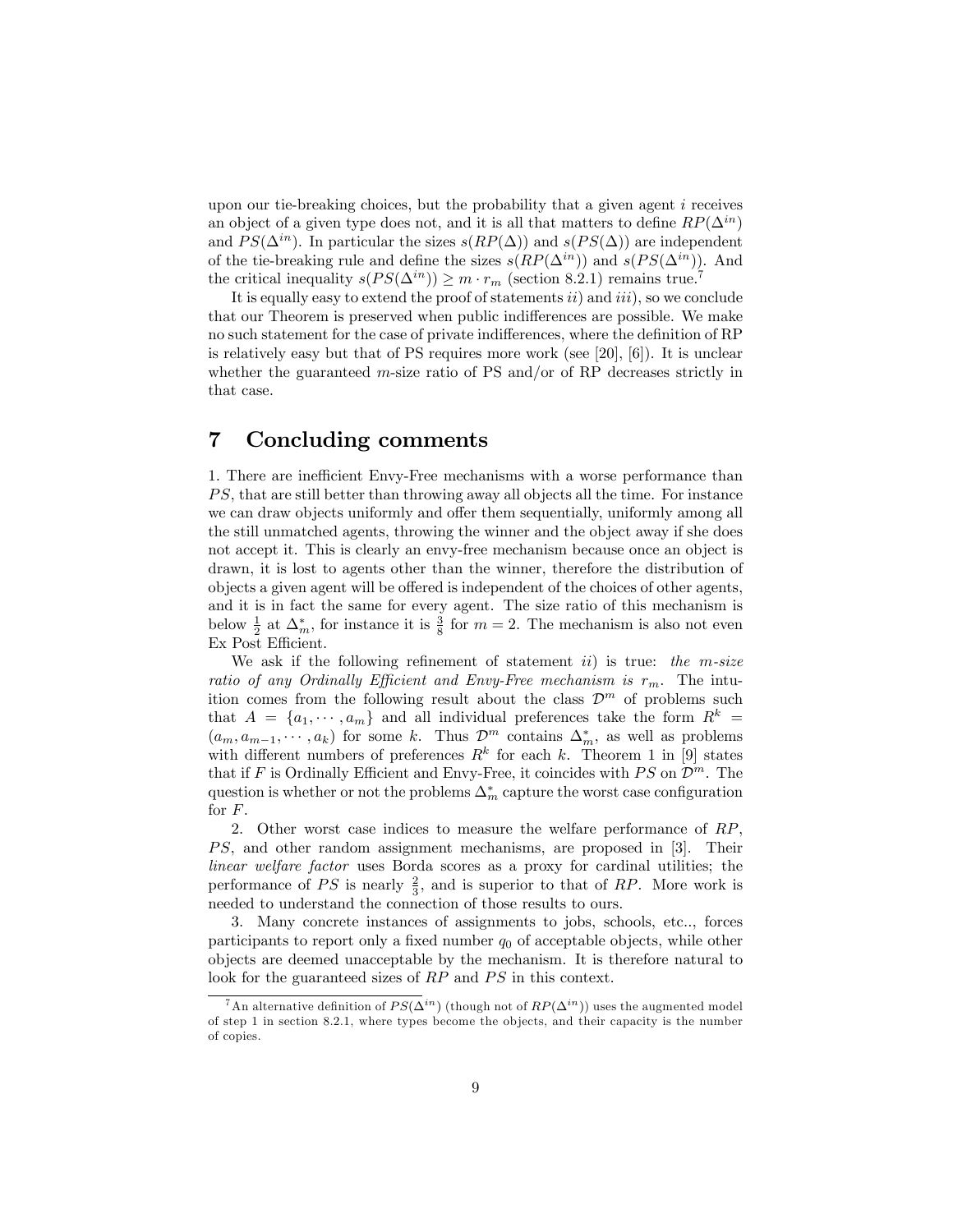# 8 Appendix: proofs

### 8.1 Lemma 1

Step 1  $\frac{k}{m}S(m,k) \leq \frac{1}{e}$  for all  $k, 1 \leq k \leq m-1$ . The Euler constant is the positive number C such that  $\lim_{m \in \mathbb{R}} \varepsilon_m = 0$  where  $\varepsilon_m \stackrel{def}{=} \ln(m) + C - \left(\sum_{j=1}^m \frac{1}{j}\right)$ . It is easy to check that  $\varepsilon_m$  increases to zero, as  $\varepsilon_{m+1} > \varepsilon_m \Leftrightarrow \ln(1 + \frac{1}{n}) > \frac{1}{n+1}$ , which follows from  $\ln(1+x) > \frac{x}{x+1}$  for  $x > 0$ . This implies

$$
S(m,k) = \ln(m) - \varepsilon_m - (\ln(k) - \varepsilon_k) \le \ln(\frac{m}{k})
$$
\n(4)

Now for  $x \in ]0,1]$  we have  $|x \ln(x)| \leq \frac{1}{e}$ , hence  $\frac{k}{m} S(m,k) \leq \frac{k}{m} \ln(\frac{m}{k}) \leq \frac{1}{e}$  as desired.

Step 2  $\frac{k_m}{m}S(m,k_m)$  increases strictly in m. Compare  $k_m$  and  $k_{m+1}$ . We have  $S(m + 1, k_m - 1) > S(m, k_m - 1) > 1$  hence  $k_{m+1} \geq k_m$ . Moreover  $S(m+1, k_m + 1) \le S(m, k_m) \le 1$  implies  $k_{m+1} \le k_m + 1$ . We distinguish two cases. If  $k_{m+1} = k_m = k$  we want to prove  $\frac{1}{m+1}S(m+1,k) > \frac{1}{m}S(m,k)$  which easily reduces to  $S(m+1,k) < 1$ , and the latter is true by definition of  $k_{m+1}$ , and the fact that  $S(m, k) = 1$  holds only for  $m = 1, k = 0$ . If  $k_{m+1} = k_m + 1$ , and we write simply  $k_m = k$ , a straighforward computation gives

$$
\frac{k+1}{m+1}S(m+1,k+1) > \frac{k}{m}S(m,k)
$$
\n
$$
\Leftrightarrow \frac{m-k}{m(m+1)}S(m,k+1) > \frac{k}{m(k+1)} - \frac{k+1}{(m+1)^2}
$$
\n
$$
\Leftrightarrow S(m+1,k) > 1
$$

and the latter inequality follows from the assumption  $k_{m+1} > k$ .

Step 3  $\lim_{m} \frac{k_m}{m} S(m, k_m) = \frac{1}{e}$ . Set  $\alpha_m = \frac{k_m}{m} S(m, k_m)$ . By definition of  $k_m$ we have  $1 - \frac{1}{k_m} \leq S(m, k_m) \leq 1$ , implying  $\frac{k_m}{m} - \frac{1}{m} \leq \alpha_m \leq \frac{k_m}{m}$ . We know from Steps 1,2 that  $\alpha_m$  converges to some  $\alpha \leq \frac{1}{e}$ , so that  $\lim_m \frac{k_m}{m} = \alpha$  as well. In particular  $\lim_{m} k_m = \infty$ , therefore  $\lim_{m} S(m, k_m) = 1$ . From the equality in (4) we deduce  $\lim_{m} \ln(\frac{m}{k_m}) = 1$ , and the conclusion  $\alpha = \frac{1}{e}$  follows.

#### 8.2 Theorem

#### 8.2.1 Statement  $i)$

It remains to prove  $\sigma_m(PS) \geq mr_m$ , i.e.,  $s(PS(\Delta)) \geq mr_m$  for any  $\Delta \in \mathcal{A}^m$ .

#### Step 1 an auxiliary result

In this step we consider the variant of the model where in addition to  $N, A, R$ , a problem specifies a common positive capacity  $\gamma$  for each agent, and a profile of non negative capacities  $\delta = (\delta_a)_{a \in A}$  for the objects. An *augmented* assignment problem is now  $\Delta = (N, A, R, \gamma, \delta)$ , and an assignment is a  $N \times A$  non negative matrix  $P = [p_{ia}] \in \mathbb{R}_+^{N \times A}$  such that  $\sum_N p_{ia} \le \delta_a$  for all a and  $\sum_A p_{ia} \le \gamma$  for all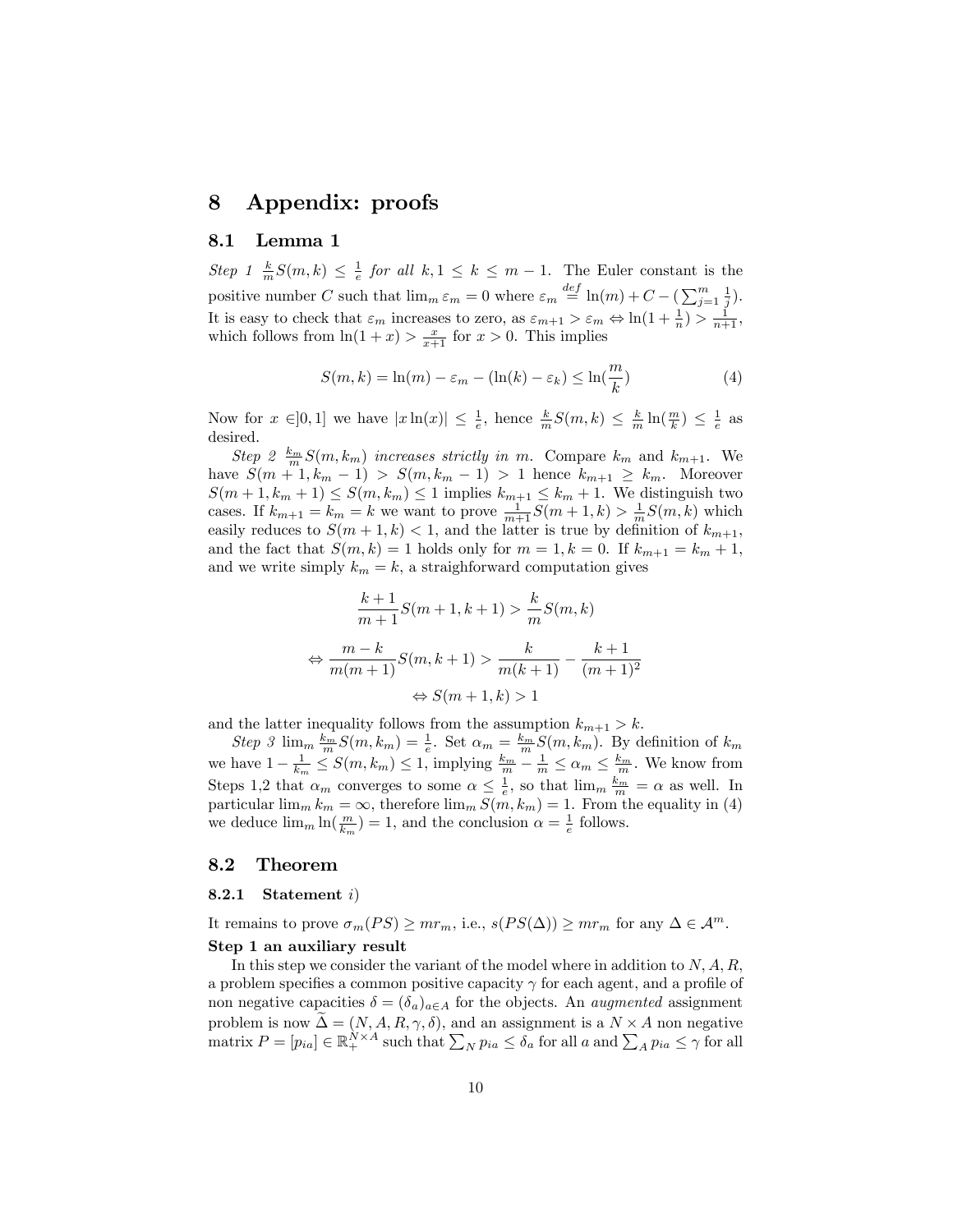i. We drop the probabilistic interpretation of  $P$ , where  $p_{ia}$  was the probabilty that agent  $i$  is assigned to object  $a$ , and think instead of the deterministic assignment of  $q$  divisible commodities, such that the initial endowment of good a is  $\delta_a$  and agent i cannot consume more than  $\gamma$  units in total. The size of P is  $s(P) = \sum_{N \times A} p_{ia}$  as before, and represents now the total capacity assigned at P. Note that  $s(P) \leq \min\{n\gamma, \sum_{A} \delta_{a}\}.$ 

Although the  $RP$  mechanism is no longer defined, the eating algorithm runs for  $\gamma$  units of time and works as before, thus defining a feasible assignment  $PS(\Delta)$ .

**Lemma 2** Fix  $\varepsilon > 0$  and two augmented problems  $\widetilde{\Delta} = (N, A, R, \gamma, \delta)$ ,  $\Delta' = (N, A, R, \gamma, \delta'), \text{ such that } \delta \leq \delta'. \text{ Then}$ 

$$
s(PS(\tilde{\Delta})) \le s(PS(\tilde{\Delta}')) \le s(PS(\tilde{\Delta})) + \sum_{A} (\delta'_a - \delta_a)
$$

**Proof** By induction on the number of objects. The statement is obvious if  $q = 1$ . Fix now q and assume the property holds until  $q - 1$ . Choose  $\Delta$ ,  $\Delta'$ , two augmented problems with q objects, that only differ in that  $\delta_a' = \delta_a + \varepsilon$  for a single object a and  $\varepsilon > 0$ . We must prove  $s(P) \leq s(P') \leq s(P) + \varepsilon$ , where  $P, P'$  are the corresponding assignments under PS. We write  $D, D'$  for the two corresponding eating algorithms, and  $\delta_b(z)$ ,  $\delta'_b(z)$  for the remaining capacity of object b at time z in  $D, D'$ .

If in D object a is fully consumed at time  $\gamma$ , then  $D' = D$  and we are done. Now we assume that a "dies" at some time  $t, t < \gamma$ . If any other object dies at t in D, then D and D' coincide up to t, and the restriction of  $D_{[t,\gamma]}, D'_{[t,\gamma]}$  to  $[t,\gamma]$ is simply PS applied to two augmented problems with at most  $q-1$  objects, capacities  $(\gamma - t)$  for agents,  $\delta(t)$  and  $\delta'(t)$  for objects, that only differ in that  $\delta'_{a}(t) = \varepsilon$  while  $\delta_{a}(t) = 0$ , so we can apply the inductive assumption. Thus we assume now that only object  $a$  dies at  $t$ , and we define  $t'$  to be the first time after t where an object dies in D', or  $t' = \gamma$  if there is no such object. Note that in  $D'$ , a is not dead at t, and no agent can die or switch objects during the interval  $[t, t']$ , because this only happens when some object dies.

We check that  $\delta_b(t') \leq \delta'_b(t')$  for all  $b \in A$ . This is clear for a because  $\delta_a(t) = 0$ , and also for any b that nobody is eating at t in D (and D'): in D' nobody switches object in  $[t, t']$ , thus nobody eats b in that interval. Consider finally  $b, b \neq a$ , that the agents in the subset  $N_b$  are eating at t in D (and D'): in D' the agents in  $N_b$  and only them continue to do so in  $[t, t']$ ; in D the agents in  $N_b$  may be joined by new agents switching to b, and if b does not die before  $t'$ nobody switches in  $N_b$ , thus  $\delta_b(t') \leq \delta'_b(t')$  as desired; this is also true if b dies in  $[t, t']$ .

We compare now  $D_{[t',\gamma]}$  and  $D'_{[t',\gamma]}$ : they are PS applied to two augmented problems with at most  $q-1$  objects (for b dying at t' in D', we just showed  $\delta_b(t') = 0$  as well), so by the inductive assumption

$$
s(D_{[t',\gamma]}) \le s(D'_{[t',\gamma]}) \le s(D_{[t',\gamma]}) + \sum_{b \in A} (\delta'_b(t') - \delta_b(t')) \tag{5}
$$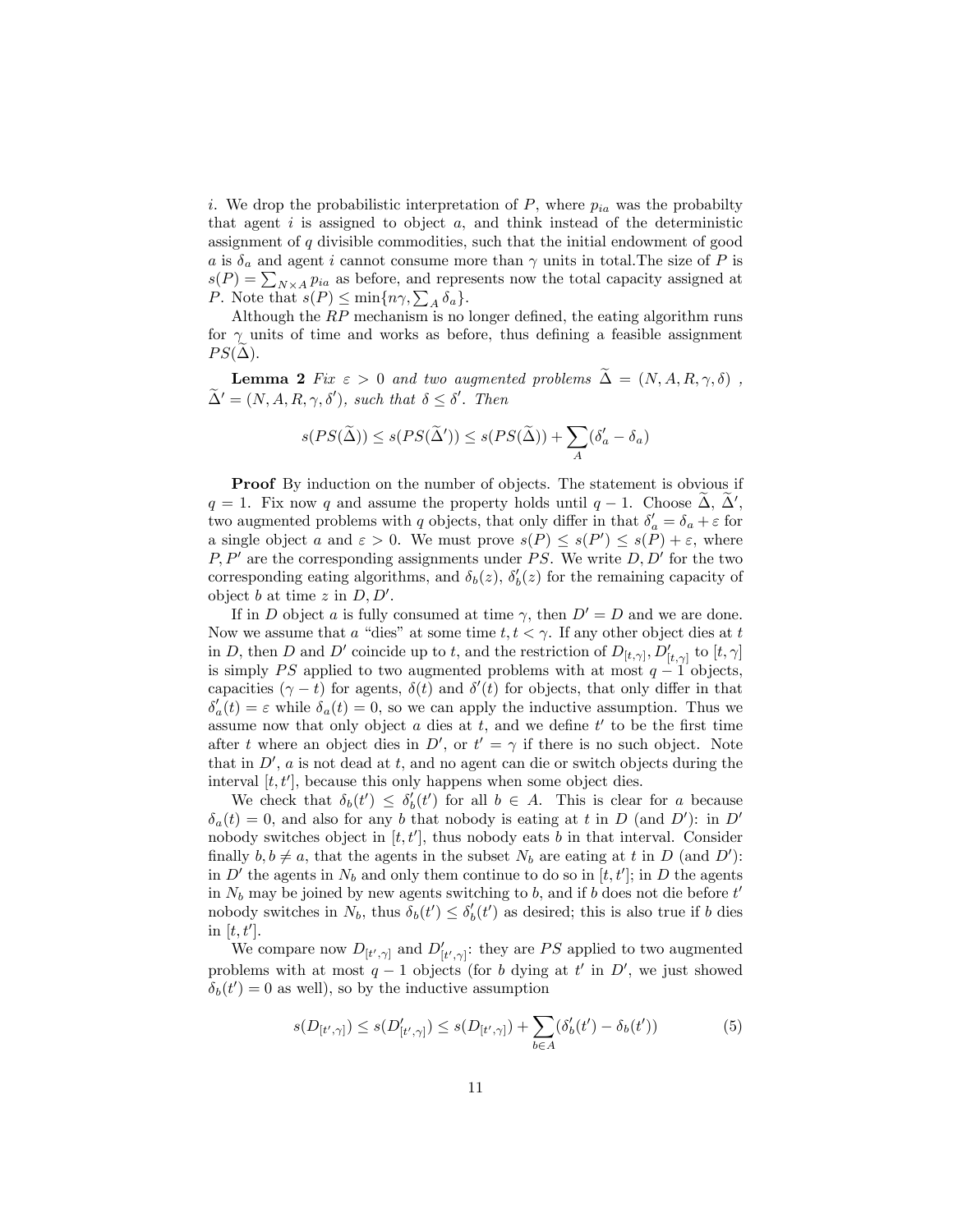$$
=s(D_{[t',\gamma]})+\delta'_a(t')+\sum_{b\in A\diagdown \{a\}}(\delta'_b(t')-\delta_b(t'))
$$

We also have two accounting identities

$$
s(D_{[t,t']}) = \sum_{b \in A} (\delta_b(t) - \delta_b(t')) = \sum_{b \in A \setminus \{a\}} (\delta_b(t) - \delta_b(t'))
$$

$$
s(D'_{[t,t']}) = \sum_{b \in A} (\delta'_b(t) - \delta'_b(t'))
$$

$$
= \varepsilon - \delta'_a(t') + \sum_{b \in A \setminus \{a\}} (\delta'_b(t) - \delta'_b(t'))
$$

and the equalities  $D_{[0,t]} = D'_{[0,t]}$ ,  $\delta_b(t) = \delta'_b(t)$  for all  $b \neq a$ . Combining those and the two previous equalities gives

$$
s(D'_{[0,t']}) - s(D_{[0,t']}) = \varepsilon - \delta'_a(t') + \sum_{b \in A \setminus \{a\}} (\delta_b(t') - \delta'_b(t'))
$$

Plugging this in the right hand inequality in (5) gives  $s(D') \leq s(D) + \varepsilon$ . For inequality  $s(D) \leq s(D')$ , recall that in D', no agent still alive at t dies in [t, t'], and the agents still alive at t in D are a subset of those, therefore  $s(D_{[t,t']}) \le$  $s(D'_{[t,t']})$  completing the proof.

A useful consequence of Lemma 2 is the following monotonicity result:

**Lemma 3** Consider two (non augmented) problems  $\Delta = (N, A, R), \Delta' =$  $(N, A, R')$  where for all  $i \in N$ ,  $R'_i$  is a truncation of  $R_i$ : for all i we have  ${R'_i = R_i}$  or  ${R_i = (a_1, \dots, a_k), k \geq 2, and R'_i = (a_1, \dots, a_{k'}) \text{ with } k' < k}$ or  $\{R_i = (a_1) \text{ and } R'_i = \emptyset\}$ . Then  $s(PS(\Delta')) \leq s(PS(\Delta))$ .

**Proof** We use the the notation of the previous proof. It is enough to assume that a single agent i truncates her preferences from  $R_i = (a_1, \dots, a_k)$ ,  $k \geq 2$ , to  $R'_i = (a_1, \dots, a_{k-1})$ , or from  $R_i = (a_1)$  to  $R'_i = \emptyset$ . If in the PS algorithm D at R agent i eats no  $a_k$ , then the PS algorithm D' at R' is identical. If i eats  $\alpha_k$  units of object  $a_k$  starting at time t, then it is the last object she eats. Therefore the restriction D of D to  $N\setminus\{i\}$  and to interval [t, 1] is PS applied to the augmented problem  $\tilde{\Delta}$  with capacities  $\gamma = 1 - t$  for agents,  $\delta_b(t)$  for each  $b \neq a_k$ , and  $\delta_{a_k}(t) - \alpha_k$  for object  $a_k$ . On the other hand agent i dies in D' at time  $t$ , and the restriction  $D'$  of  $D'$  to  $[t, 1]$  is PS applied to the augmented problem  $\Delta'$  on  $N\setminus\{i\}$  with capacities  $\gamma = 1 - t$ , and  $\delta_b(t)$  for all b. Therefore Lemma 2 implies

$$
s(D'_{[t,1]}) = s(\widetilde{D}'_{[t,1]}) \leq s(\widetilde{D}_{[t,1]}) + \alpha_k = s(D_{[t,1]})
$$

and the conclusion follows from combining this inequality with  $D'_{[0,t]} = D_{[0,t]}$ . Step 2 proof of statement  $i$ )

We fix now an arbitrary (non augmented) problem  $\Delta_0 = (N, A, R)$  of size m, and we must prove  $s(PS(\Delta_0)) \geq mr_m$ . We construct first another problem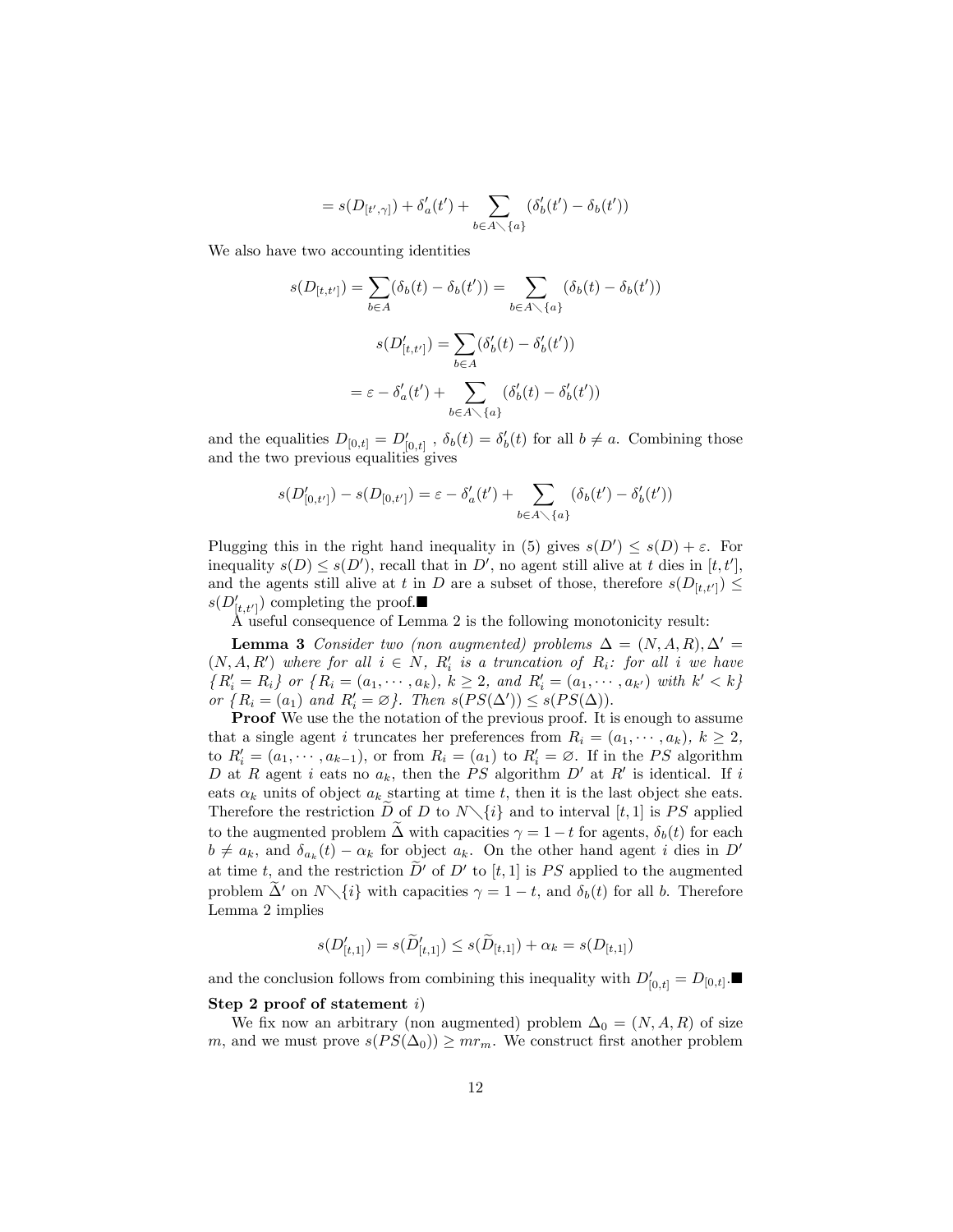$\Delta$  resembling the canonical diagonal problem  $\Delta_m^*$ , and such that  $s(PS(\Delta)) \le$  $s(PS(\Delta_0))$ . Pick an efficient deterministic assignment  $P \in \mathcal{P}^d(E(\Delta_0))$  where m agents are matched to  $m$  objects. It is well known, and easy to check, that we can order these agents  $\{1, \dots, m\}$  and these objects  $\{a_m, \dots, a_1\}$  in such a way that P assigns object  $a_i$  to agent i, so  $a_i \in R_i$ , and  $a_i$  is the best object for agent  $i \text{ among } \{a_i, \dots, a_1\}$  (some of which may not be acceptable to i). By Lemma 3 if we fix  $R_i = \emptyset$  for all agents unmatched at P, and for each  $i \in \{1, \dots, m\}$ we truncate  $R_i$  at  $a_i$ , thus making all objects  $\{a_{i-1}, \dots, a_1\}$  unacceptable, then the expected size of the resulting problem  $\Delta$  is weakly smaller than at  $\Delta_0$ .

We now show  $s(PS(\Delta)) \geq mr_m$ . Let  $\{i_1, i_2, \dots, i_H\}$  the set of agents in  $\{1, \dots, m\}$  who do not get a full allocation in  $PS(\Delta)$  ( $\sum_{A} p_{ia} < 1$ ), ordered according to the time  $t_1 \leq t_2 \leq \cdots \leq t_H$  at which they die in the PS algorithm. Set  $\tau_h = t_h - t_{h-1}$ , with the convention  $t_0 = 0$ . Then agent  $i_h$  eats  $\sum_{l=1}^h \tau_l$ , therefore

$$
s(PS(\Delta)) = m - H + \sum_{h=1}^{H} (H + 1 - h)\tau_h
$$

We set  $k = m - H$  and list H inequalities that the non negative numbers  $\tau_h$ must satisfy:

 $(k+H)\tau_1 \geq 1$ , because at least object  $a_{i_1}$  is dead at  $t_1$ ;  $(k+H)\tau_1 + (k+H-1)\tau_2 \geq 2$ , because at least objects  $a_{i_1}, a_{i_2}$  are dead at  $t_2$ ,

and in  $[t_1, t_2]$  one agent is absent; and for all  $h, 1 \leq h \leq H$ :

$$
\sum_{l=1}^{h} (k + H + 1 - l)\tau_l \ge h
$$
 (6)

because objects  $a_{i_1}, \dots, a_{i_h}$  are dead at  $t_h$ , and  $l-1$  agents are dead in  $[t_{l-1}, t_l]$ .

Define  $\Theta = \{ \tau = (\tau_h) \in \mathbb{R}_+^H | \tau \text{ meets } (6) \text{ for all } h, 1 \leq h \leq H \}.$  Then  $s(PS(\Delta)) \geq k + \min_{\tau \in \Theta} \sum_{h=1}^H (H + 1 - h)\tau_h$ . We claim that the value of the latter program is  $\sum_{h=H}^{1} \frac{h}{k+h}$ . To check this, we change variables to  $\lambda_h =$  $(k + H + 1 - h)\tau_h$ , so the program becomes

$$
\min \sum_{h=1}^{H} \frac{(H+1-h)}{k+H+1-h} \lambda_h
$$
\nsuch that  $\lambda \geq 0$  and  $\sum_{l=1}^{h} \lambda_l \geq h$  for all  $h, 1 \leq h \leq H$ 

Its optimal solution is  $\lambda_h = 1$  for all h. Indeed if  $\lambda_1 > 1$ , a transfer from  $\lambda_1$  to  $\lambda_2$  lowers the objective, so  $\lambda_1$  must be 1; and so on.

We just proved  $s(PS(\Delta)) \geq k + \sum_{h=H}^{1} \frac{h}{k+h}$ , and this sum is  $k + \sum_{h=H}^{1} (1 (\frac{k}{k+h}) = m - kS(m, k)$ . Finally we check that the sequence  $k \to kS(m, k)$  is single-peaked with its peak at  $k_m$ , implying  $s(PS(\Delta)) \geq m - k_mS(m, k_m)$  $mr_m$ . This is because the inequality  $kS(m, k) \ge (k+1)S(m, k+1)$  (resp. <) is rearranged as  $S(m, k) \leq 1$  (resp.  $S(m, k) > 1$ ).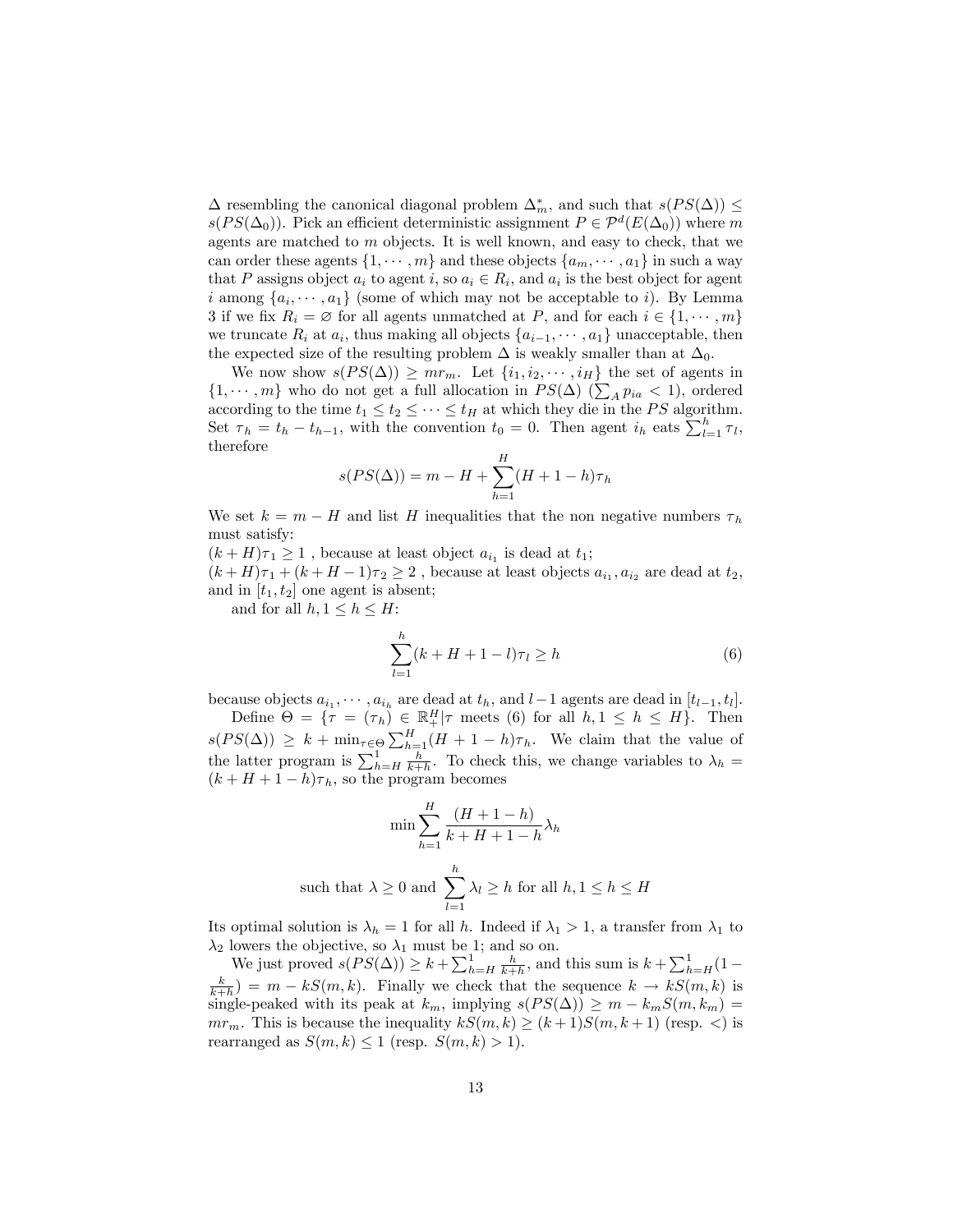#### 8.2.2 Statement ii)

Consider the canonical diagonal profile  $\Delta_m^*$  and an Envy-Free assignment  $P \in$  $\mathcal{P}(E(\Delta_m^*))$ . We check  $s(P) \leq m r_m$ .

Because  $a_m$  is the top object for everyone, EF implies  $p_{ia_m} = p_{ja_m} = x_m$ for all i, j. Because  $a_{m-1}$  is the second best object for agents  $1, \dots, m-1$ , and they all eat the same amount of  $a_m$ , EF implies  $p_{ia_{m-1}} = p_{ja_{m-1}} = x_{m-1}$  for all  $i, j \leq m - 1$ . Repeating the argument we see that for all k,  $p_{ia_k} = x_k$  is independent of  $i \leq k$ . Feasibility w.r.t objects gives  $kx_k \leq 1$ , and w.r.t. agent 1 it gives  $\sum_{k=1}^{m} x_k \leq 1$ . Moreover  $s(P) = \sum_{k=1}^{m} kx_k$ . Now we claim

$$
mr_m = \max_{x \in \mathbb{R}_+^m} \{ \sum_{k=1}^m kx_k | \sum_{k=1}^m x_k \le 1 \; ; \; kx_k \le 1 \; \text{all} \; k \}
$$

If x is optimal,  $x_k > 0$  and  $x_{k+1} < \frac{1}{k+1}$  cannot both be true, otherwise a transfer from  $x_k$  to  $x_{k+1}$  improves the objective. Hence there is at most one  $k^*$  such that  $0 < x_{k^*} < \frac{1}{k^*}$ , and then  $x_k = 0$  for  $k < k^*$ , and  $x_k = \frac{1}{k}$  for  $k > k^*$ . Call this case 1. Case 2 is when no such  $k^*$  exists, then  $x_k = 0$  up to some k, after which  $x_k = \frac{1}{k}$ .

In Case 1 we have  $\sum_{k=1}^{m} x_k = S(m, k^*) + x_{k^*} \leq 1$ , in particular  $S(m, k^*) \leq 1$ . Moreover this constraint must be tight, else we can improve the objective by raising  $x_{k^*}$ . Therefore  $1-S(m, k^*)=x_{k^*}<\frac{1}{k^*}\Leftrightarrow S(m, k^*-1) > 1 \Rightarrow k^*=k_m$ . Now  $\sum_{k=1}^{m} kx_k = m - k^* + k^*x_{k^*} = m - k_m S(m, k_m)$  as desired.

In Case 2 we have  $\sum_{k=1}^{m} x_k = S(m, \widetilde{k}) \leq 1$ , implying  $\widetilde{k} \geq k_m$ . Moreover  $\sum_{k=1}^{m} kx_k = m - \widetilde{k} \Rightarrow \sum_{k=1}^{m} kx_k \le m - k_m \le m - k_m S(m, k_m).$ 

#### 8.2.3 Statement iii)

Theorem 1 in [13] states that  $s(RP(\Delta)) \leq s(PS(\Delta))$  for all m and all  $\Delta \in$  $\mathcal{D}^m$  (defined in Remark 1 after the Theorem). In particular  $s(RP(\Delta_m^*)) \le$  $s(PS(\Delta_m^*))$ , and this inequality is strict as soon as  $m \geq 4$ . Combined with statement i), this implies  $\sigma_m(RP) < r_m$  for  $m \geq 4$ . The statements about  $\sigma_2(RP)$  and  $\sigma_3(RP)$  are Theorem 6.2 in [22].

Note that [13] also shows  $\lim_{m\to\infty} s(RP(\Delta_m^*)) = 1 - \frac{1}{e}$ , a much weaker statement than  $\lim_{m\to\infty} \sigma_m(RP) = 1 - \frac{1}{e}$ , discussed in point 2 of Section 2.

### References

- [1] A. Abdulkadiroğlu and T. Sonmez, Random Serial Dictatorship and the Core from Random Endowments in House Allocation Problems, Econometrica 66: 689-701, May 1998
- [2] A. Abdulkadiroğlu and T. Sonmez, School Choice: A Mechanism Design Approach (joint with Atila Abdulkadiroğlu), American Economic Review 93-3: 729-747, June 2003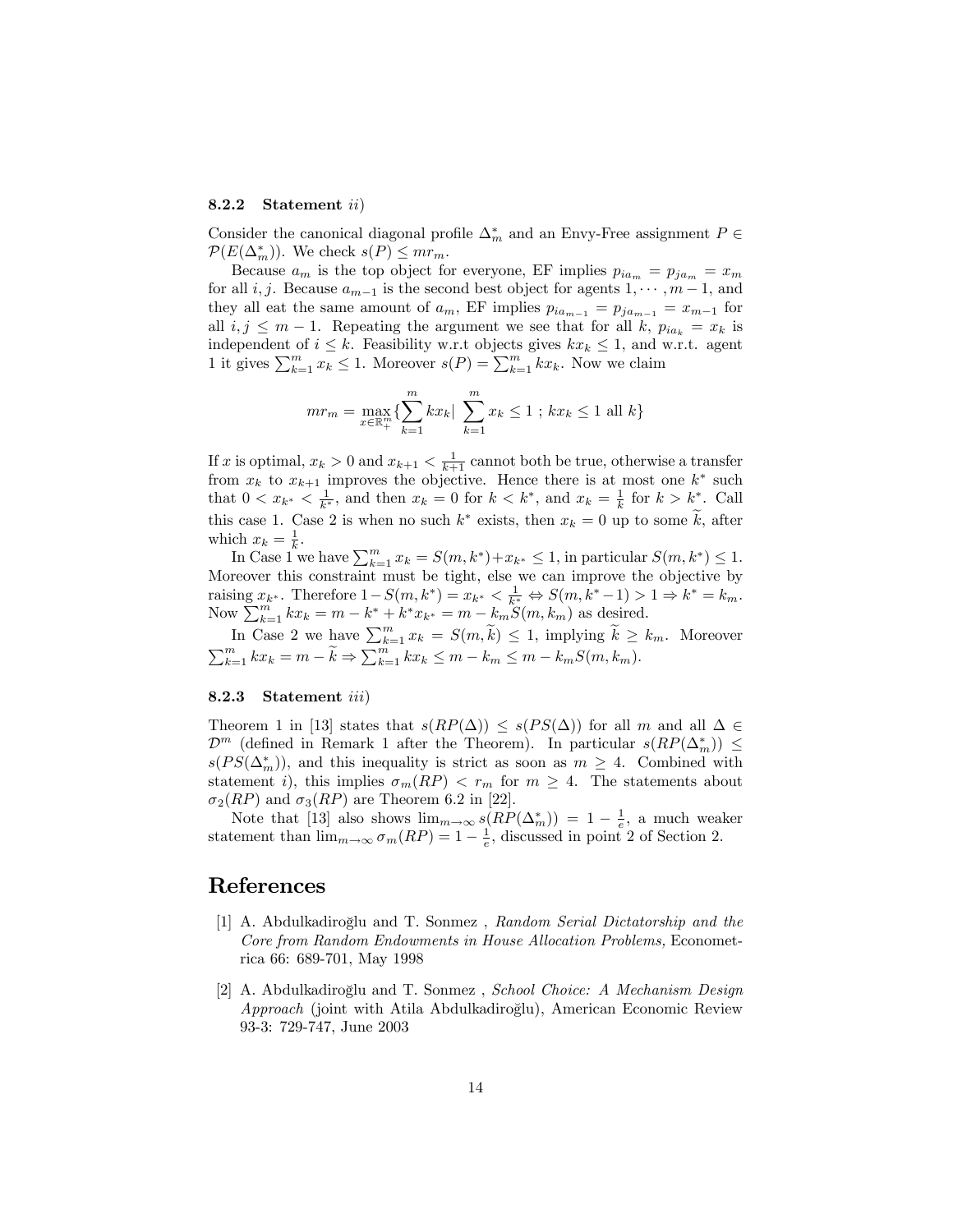- [3] A. Bhalgat, D. Chakrabarty and S. Khanna, Social Welfare in One-Sided Matching Markets without Money, Proceedings of  $Approx/Random'$  11, volume 6845 of LNCS, pp. 87-98, Springer, 2011
- [4] Birnbaum B. and C. Mathieu, On-line Bipartite Matching Made Simple, ACM SIGACT News, vol 39, issue 1, March 2008
- [5] P. Biró, D.F. Manlove and S. Mittal, Size versus stability in the Marriage problem, Theoretical Computer Science, 411, 1828-1841, 2010
- [6] A. Bogomolnaia, Random Assignment: Redefining the Serial Rule, mimeo, Glasgow University
- [7] A. Bogomolnaia, and E. J. Heo, Probabilistic Assignment of Objects: Characterizing the Serial Rule, Journal of Economic Theory, 147, 5, 2072-2082, 2012
- [8] A. Bogomolnaia and H. Moulin, A New Solution to the Random Assignment Problem, Journal of Economic Theory, 100, 295-328, 2001
- [9] A. Bogomolnaia and H. Moulin, A Simple Random Assignment Problem with A Unique Solution, Economic Theory, 19, 3, 623-636, 2002
- [10] E. Budish, Y-K Che, F. Kojima, and P. Milgrom, Designing Random Allocation Mechanisms: Theory and Applications, American Economic Review, 2013
- [11] Che, Yeon-Koo, Ian Gale, and Jinwoo Kim. Forthcoming. "Assigning Resources to Budget-Constrained Agents." Review of Economic Studies.
- [12] Y-K Che and F. Kojima, Asymptotic equivalence of probabilistic serial and random priority mechanisms, Econometrica, Vol. 78, No. 5 (September, 2010), 1625-1672
- [13] H. Cres and H. Moulin, Scheduling with Opting Out: Improving upon Random Priority, Operations Research, 49, 4, 565-577, 2001
- [14] A. Erdil, Strategy-proof Stochastic Assignment, Journal of Economic Theory, forthcoming 2014
- [15] T. Hashimoto, D. Hirata, O. Kesten, M. Kurino, and U. Unver, Two Axiomatic Approaches to the Probabilistic Serial Mechanism, Theoretical Economics, forthcoming
- [16] A. Hylland and R. Zeckhauser, The efficient allocation of individuals to positions, Journal of Political Economy, 87, 2, 293-314, 1979
- [17] R.W. Irving and D.F. Manlove, Finding large stable matchings, ACM Journal of Experimental Algorithmics, volume 14, section 1, article 2, 30 pages, 2009